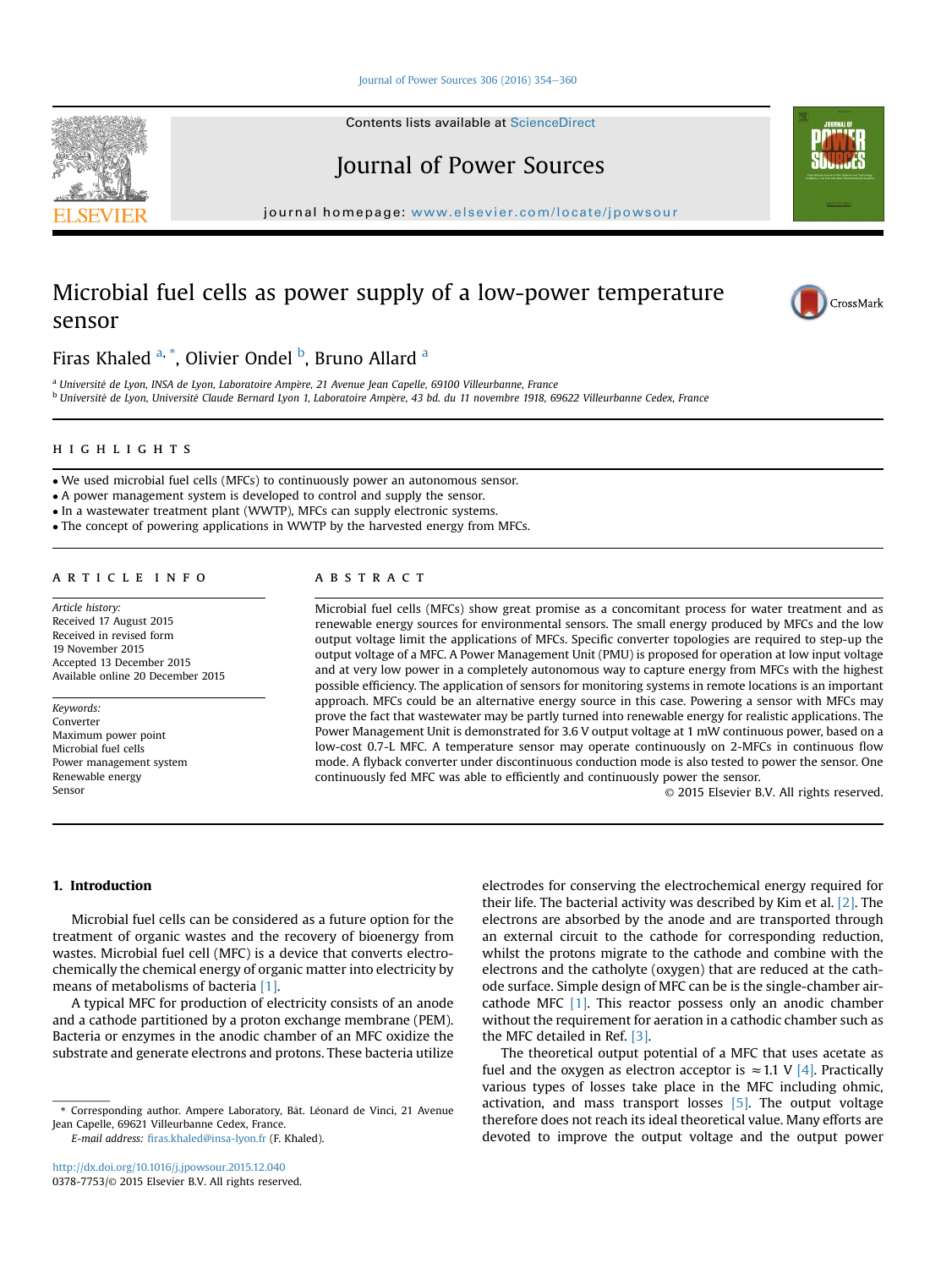produced by MFCs [6,7].

MFCs have been used in many applications. They have been considered as sensors for pollutant analysis and in situ process monitoring and control [8,9]. They have also been studied in the field of electrical power production and their applications  $[10-12]$ . Tender was first to study the demonstration of a benthic microbial fuel cell as a viable power source [13]. Two benthic microbial fuel cells with 24 mW and 36 mW supply respectively a meteorological buoy with an average power consumption of 18 mW. In Ref. [14] an intermittent supply of a wireless sensor of 2.5 W has been realized by a complex power management system supplied by a single sediment MFC (S-MFC) producing 3.4 mW average continuous power. In [15], the electric energy has been extracted from the S-MFC, stored in a supercapacitor and used to power a wireless sensor [15]. A power management system was studied in Ref. [16] with two DC/DC converters to continuously power an underwater hydrophone from a sediment microbial fuel cell. Powering a wireless sensor for several hours from a sediment-MFC and without any external control on the system was also reported in Ref. [17]. The first example of a robot that was solely powered by MFCs was EcoBot-I in 2003 [18]. Energy harvested from 8 MFCs was accumulated in a bank of six capacitors and investigated to power the robot in a highly intermittent manner. The robot was then developed in many versions (EcoBot II, EcoBot III, EcoBot IV) with increasing power densities, more autonomous behavior, and variability in tasks that could be achieved by the system  $[19-21]$ . Scaling up MFCs by serial or parallel associations is possible to boost the available energy level. However this is facing many issues. Parallel association of MFCs step-up the output current but all connected MFCs operate under a common voltage that is still lower than the threshold voltage in CMOS technologies. Therefore energy harvesting from one MFC as a stack of parallel-connected MFCs requires a specific technology PMU.

In series-connected MFCs, the individual voltages of each cell add-up at the output while a common current flows through the fuel cells. This association can overcome the limitation with respect to the threshold voltage of transistors in CMOS process. However, in the serial connection, fuel starvation, the absence of bacterial activity in cells and dispersions between the associated MFCs are reasons that cause the voltage reversal phenomenon, what limits the net efficiency of the stack [22]. The series connection of MFCs offers advantages if the reversal phenomenon is corrected.

The paper is organized as follows. After a brief description of the lab-scale MFC, the performances of the MFC are characterized. The sensor power consumption is analyzed before designing the experiment. In this study, a simple power management system was used to supply continuously a temperature sensor in a first part. It is composed of two capacitors and a single DC/DC converter. In a second part, a flyback under discontinuous conduction mode with a MPPT is tested to supply the sensor from one MFC. This efficient system permits uninterrupted operation of the sensor.

### 2. Material and methods

### 2.1. Construction of MFCs

A single-chamber air cathode lab-scale reactor was built using a stainless steel mesh anode with a projected area of 100 cm<sup>2</sup>. The reactor is made of a low-cost PVC draining tube with a volume of 0.7 L. The 120  $\text{cm}^2$  cathode of carbon cloth (30% Teflon treated, Fuel Cell Earth LLC, USA) is manufacturing manually, using a paintbrush as described in Ref. [23] and 1.56 mg  $\text{cm}^{-2}$  of black carbon and 0.5 mg  $cm^{-2}$  of platinum. The cathode is connected to the electric cable with a titanium wire. The MFC has been inoculated with wastewater from an industrial wastewater. MFC has been used in other experiments and the biofilm was already developed. MFC is then fed with 0.7 g of sodium acetate (1 g of acetate per liter, Sodium acetate, Sigma–Aldrich Chimie S.a.r.l, C<sub>2</sub>H<sub>3</sub>NaO<sub>2</sub>, 82 g mol<sup>-1</sup>, PN 71183) [24]. MFC is then connected to a load of 1 M $\Omega$ . After about one day, the output voltage reaches its maximum and stable value.

#### 2.2. Electrical characteristics of MFCs

Characteristics of a MFC can be presented as both  $I-V$  polarization and power curves. There are several methods for tracing the polarization curve: (a) linear sweep voltammetry (LSV) [25]; (b) galvano-static discharge where the current is controlled and the resulting voltage measured [26]; (c) potentio-static discharge where the voltage is controlled and the resulting current is measured [25]; (d) resistorstat: connecting different resistors (from open circuit to short circuit) to the MFC and measuring the resulting current and voltage. A computer-controlled resistorstat, as previously described in Ref. [27], was used to control and obtain the data by varying the resistance load in the range of 4.7  $\Omega$  to 1 M $\Omega$ with time steps of 3 min. The output power can easily be calculated using the polarization curve.

Fig. 1 shows polarization and power curves for 2 MFCs.  $MFC<sub>1</sub>$ and MFC<sub>2</sub> have  $0.934$  V and  $0.785$  V open circuit voltage respectively and 1152  $\mu$ W and 1108  $\mu$ W output power at MPP respectively. In batch-mode operation, the MFC features a significant decrease in output power after 20–28 days but releasing about 2 kJ  $g^{-1}$  of acetate. The electrical characteristics of MFCs show that the output voltage at the maximum power point is about 50% of the open circuit voltage. The dispersion between the two MFCs could be explained by the non-uniform manufacturing process or microbial heterogeneities during inoculation and finally difference in microbial activities.

### 2.3. Sensor

Monitoring natural parameters (measuring PH, temperature… etc.) in remote locations (desert, under sea) where there is no suitable continuous power source is a challenge. A sensor network consists of spatially distributed sensors to monitor physical or environmental conditions and to cooperatively pass their data through a server to a main location. Data can be used in a number of applications such as environmental monitoring (e.g. fire detection, air pollution monitoring, temperature monitoring), industrial monitoring (e.g. health monitoring system) or agricultural monitoring (e.g. sun exposition, humidity monitoring) [28]. Each system



Fig. 1. Polarization and power curves for 2 lab-scales MFCs.